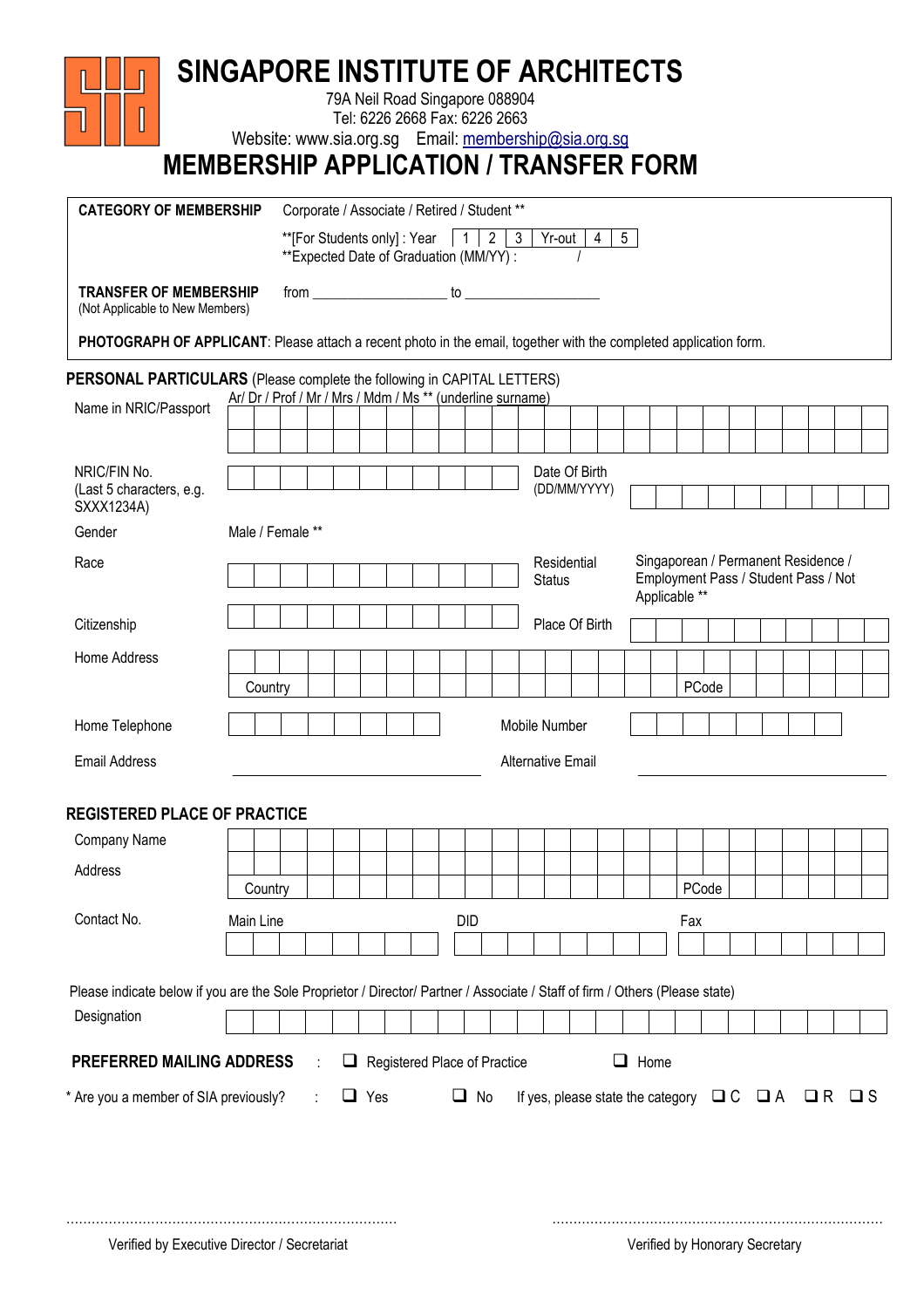## QUALIFICATIONS (Attach photocopies of certificates for the following: attach continuation sheet if necessary)

|                                  | A) Academic Qualifications and Name of Institution |  |  |  |  |  |  |  |  |  |  |      |  |  | Year |  |  |  |  |  |  |  |  |  |
|----------------------------------|----------------------------------------------------|--|--|--|--|--|--|--|--|--|--|------|--|--|------|--|--|--|--|--|--|--|--|--|
| 1.                               |                                                    |  |  |  |  |  |  |  |  |  |  |      |  |  |      |  |  |  |  |  |  |  |  |  |
| 2.                               |                                                    |  |  |  |  |  |  |  |  |  |  |      |  |  |      |  |  |  |  |  |  |  |  |  |
| 3.                               |                                                    |  |  |  |  |  |  |  |  |  |  |      |  |  |      |  |  |  |  |  |  |  |  |  |
|                                  |                                                    |  |  |  |  |  |  |  |  |  |  |      |  |  |      |  |  |  |  |  |  |  |  |  |
|                                  | B) Professional Memberships                        |  |  |  |  |  |  |  |  |  |  |      |  |  | Year |  |  |  |  |  |  |  |  |  |
| 1.                               |                                                    |  |  |  |  |  |  |  |  |  |  |      |  |  |      |  |  |  |  |  |  |  |  |  |
| 2.                               |                                                    |  |  |  |  |  |  |  |  |  |  |      |  |  |      |  |  |  |  |  |  |  |  |  |
| 3.                               |                                                    |  |  |  |  |  |  |  |  |  |  |      |  |  |      |  |  |  |  |  |  |  |  |  |
| Professional Registrations<br>C) |                                                    |  |  |  |  |  |  |  |  |  |  | Year |  |  |      |  |  |  |  |  |  |  |  |  |
| 1.                               |                                                    |  |  |  |  |  |  |  |  |  |  |      |  |  |      |  |  |  |  |  |  |  |  |  |
| 2.                               |                                                    |  |  |  |  |  |  |  |  |  |  |      |  |  |      |  |  |  |  |  |  |  |  |  |
| 3                                |                                                    |  |  |  |  |  |  |  |  |  |  |      |  |  |      |  |  |  |  |  |  |  |  |  |

# REASONS FOR JOINING SIA

## PARTICULARS OF 2 SIA CORPORATE MEMBERS SUPPORTING THE APPLICATION/TRANSFER\*

(Not applicable for application of new Student Membership)

|                    | Name | Signature | Period Of Acquaintance |                  |
|--------------------|------|-----------|------------------------|------------------|
|                    |      |           |                        | months/year(s)** |
| $\sim$<br><u>.</u> |      |           |                        | months/year(s)** |

\*Only 1 Corporate Member required for transfer from Associate to Corporate Membership

# SIA COMMITTEES (Please click at least one (1) committee)

| $\Box$ Alternative Dispute Resolution (ADR)                        | Development Control Sub-Committee    | $\Box$ Recreation                    |
|--------------------------------------------------------------------|--------------------------------------|--------------------------------------|
| $\Box$ Archifest                                                   | $\Box$ Digital Technology            | Research & Standards Sub-Committee   |
| $\Box$ Architecture Business                                       | $\Box$ Education                     | Road & Transport Sub-Committee       |
| $\Box$ Awards                                                      | $\Box$ Environment Sub-Committee     | $\Box$ SIA Dinner                    |
| $\Box$ Building Contracts                                          | Fire Safety & Security Sub-Committee | $\Box$ Small and Medium Architecture |
| Building Control & Park Sub-Committee                              | $\Box$ IHL Engagement                | $\Box$ Stat Boards                   |
| $\Box$ Competitions                                                | $\Box$ Internationalisation          | $\Box$ Sustainability                |
| $\Box$ Constitution Review                                         | $\Box$ Membership                    | $\Box$ Wellness Resiliency           |
| $\Box$ Continuing Professional Development (CPD) $\Box$ Mentorship |                                      | □ Workplace Safety & Health (WSH)    |
| $\Box$ Corporate Social Responsibilities (CSR)                     | $\Box$ Publications                  | Young Architect League (YAL)         |

# **DECLARATION**

I hereby declare that the information given above is true and if selected, I shall abide by the Constitution, By-Laws and Code of Professional Conduct and Ethics of the Institute for the time being in force.

| Signature Of Applicant                           |                                                                            | Date | Day/Month/Year |  |  |  |  |  |
|--------------------------------------------------|----------------------------------------------------------------------------|------|----------------|--|--|--|--|--|
| <b>FOR OFFICE USE ONLY</b>                       |                                                                            |      |                |  |  |  |  |  |
| Category of Membership                           | : Corporate Member / Associate Member / Retired Member / Student Member ** |      |                |  |  |  |  |  |
| Result of application                            | : Approved / Not Approved / Deferred **                                    |      |                |  |  |  |  |  |
| Signature of Chairman-in-Council: ____________   |                                                                            |      |                |  |  |  |  |  |
| Signature of Honorary Secretary : ______________ |                                                                            |      |                |  |  |  |  |  |
| Date of Approval                                 |                                                                            |      |                |  |  |  |  |  |

\* Please tick  $\sqrt{ }$  where applicable  $\sqrt{ }$  where applicable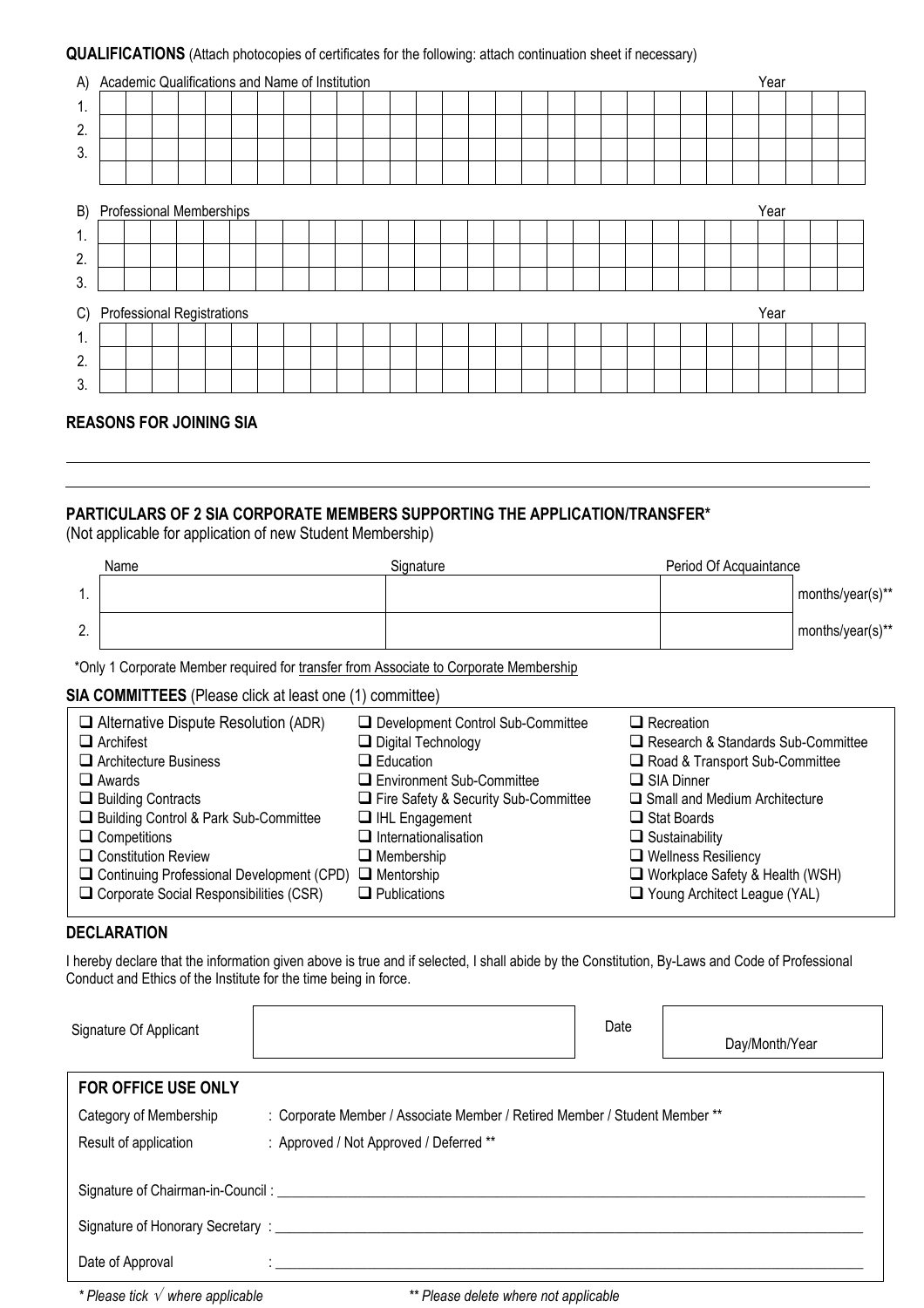# MEMBERSHIP APPLICATION

The application must be accompanied by 1 recent photograph of applicant, the respective payment and the necessary supporting documents, which are stated below for the various categories.

All copies of the qualification certificate(s) submitted must be certified TRUE COPIES by either:

- a) notary public or
- b) college from which the qualification(s) are obtained or
- c) an office-bearer of the architectural institute which the applicant is a member of (for applicant with overseas address) or
- d) a partner or director of the firm which the applicant is currently working in (for applicant with local address)

The name and designation of the signatory must be clearly stated and affixed with the stamp of the college or institute or firm.

#### Corporate Membership

For applicant who is registered within the provisions of the Architects Act (No 14 of 1976) as amended or re-enacted from time to time.

Please enclose:

- a) Certified True Copy of Qualification Certificate(s) (ie degree/diploma etc)
- b) Singapore Board of Architect's Practising and Registration Certificates
- c) Copy of your national identity card for PRs & Singaporeans or employment pass (FIN no.) for foreigners

#### Associate Membership (applicant may apply under any one of the following criteria)

1) For applicant who has undergone and complete a course of education in architecture in schools or universities accepted by the Board of Architects, Singapore(BOA)

Please enclose:

a) Certified True Copy of Qualification Certificate(s) (ie degree/diploma etc)

- b) Copy of your local national identity card for PRs & Singaporeans or employment pass (FIN no.) for foreigners
- 2) For applicant who is not registered and not qualified to be registered within the provisions of the Act but who is engaged in architectural work under the supervision of an architect with a practising certificate in Singapore and who graduates with degree(s) acceptable to Council.

Please enclose:

- a) Certified True Copy of Qualification Certificate(s) (ie degree / diploma etc)
- b) Certified True Copy of Qualification Certificate(s) from the country which the degree is obtained or Letter from the Architectural Institute of the country which the degree is obtained certifying that the degree is recognised by the Institute.
- c) Copy of your local national identity card for PRs & Singaporeans or employment pass (FIN no.) for foreigners
- 3) For applicant who is voting member of organisations which are members of Architects Regional Council Asia, Commonwealth Association of Architects or International Union of Architects.

Please enclose:

- a) Certified True Copy of Qualification Certificate(s) (ie degree/diploma etc)
- b) Current Letter from the President or Honorary Secretary of the Architectural Institute (in country which applicant is currently practising) certifying that the applicant is a current voting member of the Institute.
- c) Copy of your local national identity card for PRs & Singaporeans or employment pass (FIN no.) for foreigners

#### 4) New Reduced Associate Membership Fee For New Graduates

For applicants who join as Associate Members *immediately upon graduation*. Such Associate members may enjoy a reduced membership fee for the first 4 years as Associate Members. The Entrance Fee for Associate Member remains at S\$500.00 (inclusive of 7% GST).

- 1<sup>st</sup> Year Annual Subscription S\$ 50.00 (inclusive of 7% GST)<br>S\$ 100.00 (inclusive of 7% GST) 2 nd Year Annual Subscription S\$ 100.00 (inclusive of 7% GST) 3rd Year Annual Subscription S\$ 150.00 (inclusive of 7% GST)
- 4<sup>th</sup> Year Annual Subscription S\$ 200.00 (inclusive of 7% GST)

#### Student Membership

For applicant who is currently engaged in the study of a course in architecture in a school acceptable to the Council or undergraduates from the National University of Singapore (NUS) and Singapore University of Technology and Design (SUTD).

Please enclose:

a) Letter from Dean or Director of the School / College certifying that applicant is currently a student in the School/ College.

b) Copy of your local national identity card for PRs & Singaporeans or employment pass (FIN no.) for foreigners

Note: A student member engaged in the study of architectural does not qualify to be a student member for 10 years or more after he has stated his course of study.

#### Retired Membership

For transfer to Corporate (Retired) Member, who shall be Corporate Members who are no longer in active practice as architects and shall not be